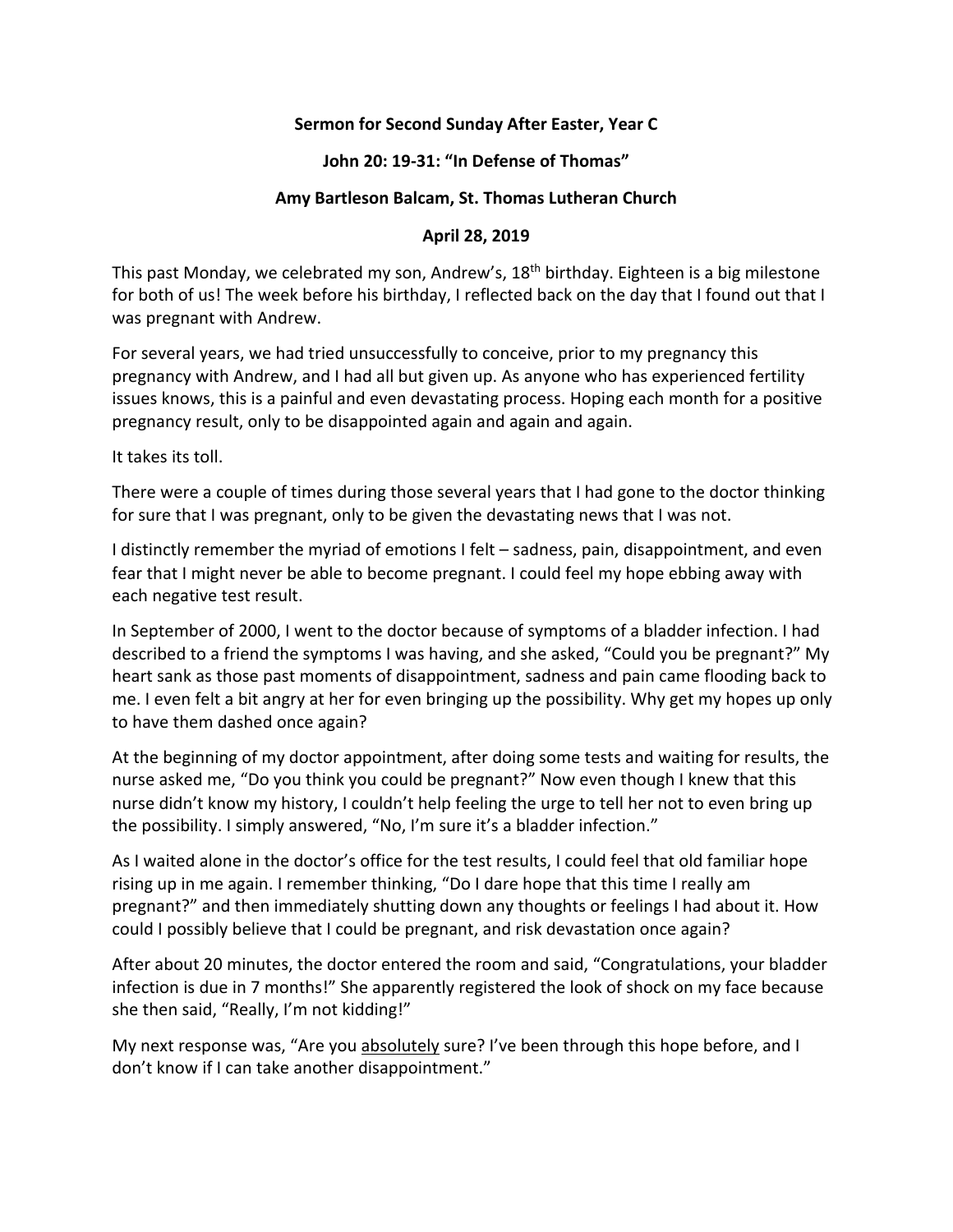Being the kind and compassionate person that she is, she said, "What would it take for you to believe that this is true?" My immediate response was "I don't think I can really rest in the fact that it's true unless I see it on an ultrasound."

Now, I knew that giving an ultrasound wasn't what was done every single time a pregnancy was suspected. But my doctor, knowing my history, said, "If you need an ultrasound to know that this is true, you'll get an ultrasound."

It was when I saw that little being with a heartbeat on the ultrasound that I finally allowed myself to really believe that I was indeed pregnant! Tears of joy streamed down my face, and both the doctor and the ultrasound technician hugged me.

Daring to believe…it can feel risky, can't it? It can feel so risky that we question whether we can survive finding out that what we believed to be true is maybe somehow not true.

And yet, if we close ourselves off to the risk of believing, if we allow ourselves to marinate in doubt, might we miss out on recognizing that we are receiving a life-changing gift?

Our church's namesake, Thomas, has gained a reputation (and has been given a bad rap, in my opinion) for being a "doubter." It's even become a well-known idiomatic expression to describe someone who is skeptical and refuses to believe without proof a "Doubting Thomas". We tend to look upon these "doubters" with derision and judgment.

What's interesting, however, is that the word "doubt" occurs nowhere in vv. 24-29 (contrary to the NIV and the NRSV translations). What is thought to be possibly a more accurate translation of v. 27 reads Jesus as saying, "Do not be unbelieving but believing."<sup>1</sup>

Thomas was struggling with unbelief rather than doubt.

Now, pointing out differences between the words "doubt" and "unbelief" might seem like splitting hairs. After all, unbelief implies skepticism, just as doubt does. But in order to doubt, you must already believe that something is potentially true. Unbelief, on the other hand, indicates that there is a refusal to believe.

So, based on a possibly more accurate translation of this passage, Thomas refuses to believe what he cannot see. Thomas does not, however, refuse to believe no matter what. Because Thomas loved Jesus. Thomas had expectations of who Jesus was. Thomas had specific hopes of what the future would look like based on Jesus being the long-expected Messiah.

But then his Messiah was killed in a horrific and humiliating way.

So rather than displaying a stubborn cynicism, maybe Thomas simply felt fear. Fear that his hopes would be dashed, fear of further devastation, fear that everything he believed to be true just…isn't.

 <sup>1</sup> Keck, Leander E. *The New Interpreter's Bible Commentary*. Abingdon Press, 2015. Accessed through: "Ministrymatters™ Bible Reference Resources & Study Tools". *Ministrymatters.Com*, 2019,

https://www.ministrymatters.com/library/#/tnib/e441403e2bb5bcc9911a022a55c4fe2a/john-2024-31-jesusaposappearance-to-thomas.html. Accessed 24 Apr 2019.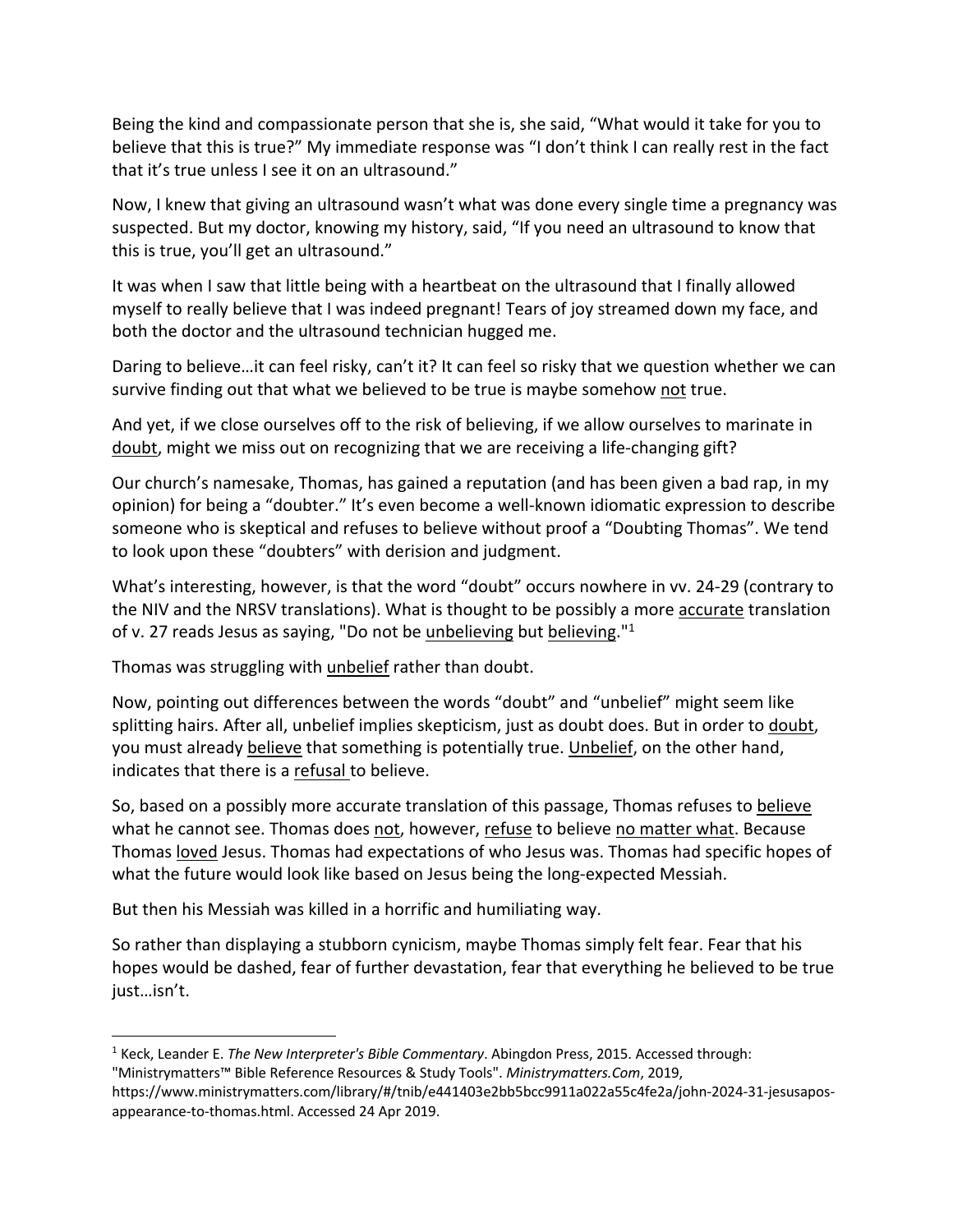Because if the resurrection wasn't true, what would this mean for Thomas' life? What would be the point of Christ's sacrifice?

Does Thomas dare hope that Jesus has been resurrected?

That his beloved Christ really lives?

I feel sympathetic toward Thomas in this passage. Who among us hasn't had difficulty believing something? Who among us hasn't wanted proof before we could confidently believe? I'm a prime example of that! When a doctor told me that I was pregnant, I still wanted…no… needed, proof. How could I otherwise survive the risk of hoping and believing?

In addition to Thomas not being any different from any of us, Thomas is also no different than any of the other disciples. After all, none of them initially believed Mary Magdalene when she announced the risen Lord. And upon his resurrection, when Jesus first appeared to the disciples and greeted them with the words, "Peace to you", the disciples didn't yet recognize him until he showed them his hands and side. It was when they saw Jesus that the disciples rejoiced! It was then that they dared to believe.

And yet we tend to be so critical of Thomas! He wasn't even present for Jesus' first appearance to the disciples. I'm sure the disciples told Thomas that they had seen the risen Christ, but why should Thomas believe someone else's testimony when none of the other disciples believed without seeing? Thomas says to the other disciples, "Until I see the mark of nails in his hands, and put my finger in the mark of the nails and my hand in his side, I will not believe" (v. 25).

The wonder of this story is that Jesus shows up again, one week later, to give to Thomas what Thomas really needs.<sup>2</sup> Jesus doesn't say, "Forget Thomas. If he can't believe that I am alive after you disciples have told him so, then he's just a big jerk and not worth my time."

Instead, Jesus understands that there is fear, doubt, pain, and confusion, and that it is Jesus who is the key to unlocking belief, understanding, and joy. Jesus shows up again, especially for Thomas.

Another interesting tidbit about this passage is that it doesn't say that Thomas actually touched Jesus' wounds when Jesus showed up the second time.<sup>3</sup>

We are simply told in the passage that after Jesus' invitation to touch him, Thomas exclaimed, "My Lord and My God!" (v. 28). It is because of Jesus' invitation that Thomas believes, not because Thomas' conditions for believing are met.

As theologian Elisabeth Johnson so aptly explains, the promise of this text is that Jesus isn't stopped by our fears, our uncertainties, our unbelief. Jesus shows up exactly where we are to speak a word of peace, to invite us into belief, and to breathe into us the Holy Spirit.

 <sup>2</sup> Johnson, Elisabeth. "Commentary On John 20:19-31". *Working Preacher*, 2019,

https://www.workingpreacher.org/preaching.aspx?commentary\_id=1991. Accessed 24 Apr 2019.

<sup>&</sup>lt;sup>3</sup> Stang, Charles. "Doubting Thomas, Restaged". Harvard Divinity Bulletin.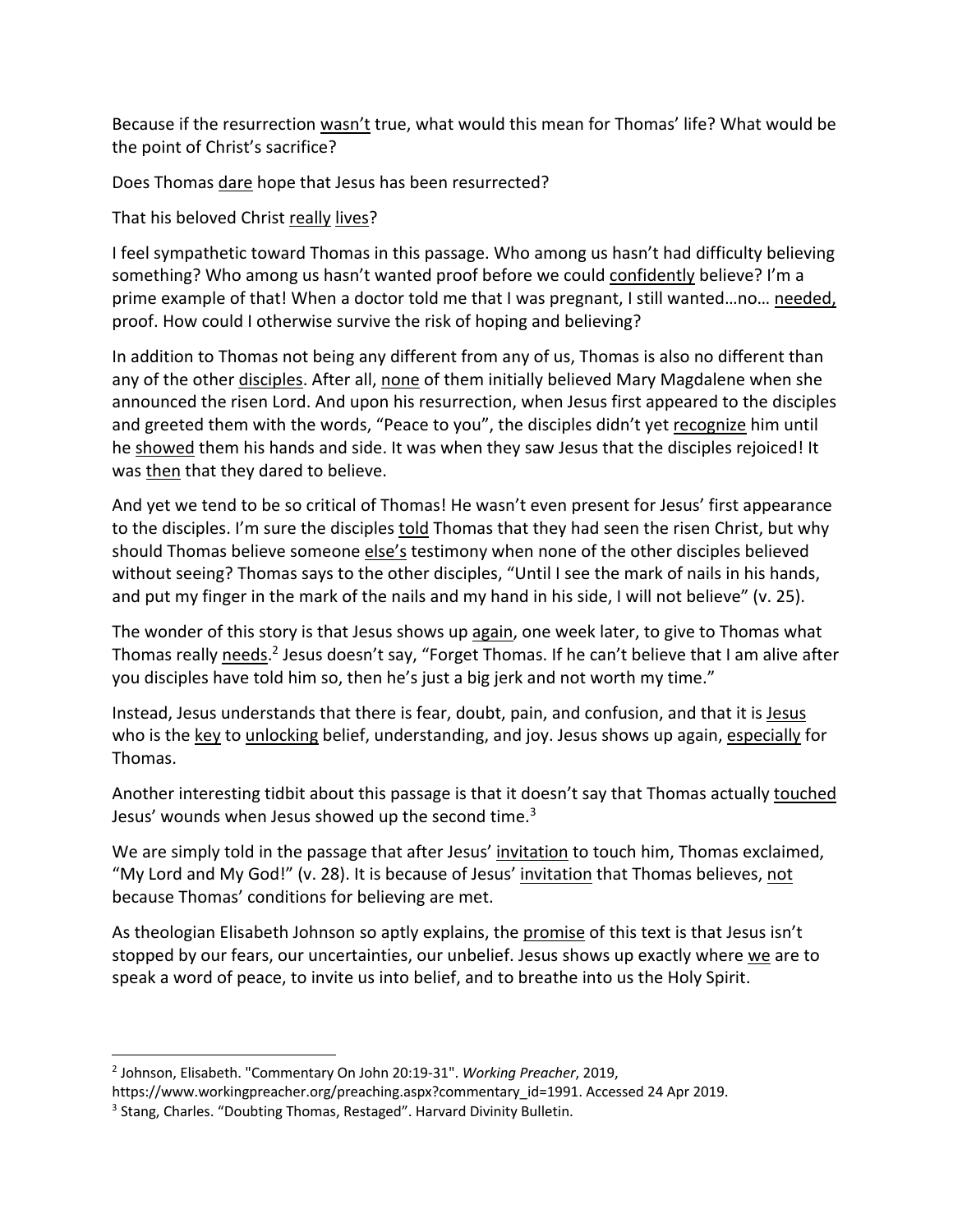Jesus also speaks a word of blessing to us: "Blessed are those who have not seen and yet have come to believe." (v. 29).

So, do we dare hope in the resurrection? Thomas' experience answers us with a resounding, "Yes!" We dare to hope and believe because of the confidence we have in Jesus' defeat of death through his resurrection.

And as we rest in our confidence of the resurrection, Jesus sends us into the world to speak a word of peace, of comfort, and of hope to others – to share the very good news.

We share the good news because we are confident in the fact that we will ourselves experience resurrection.

We share the good news because we are certain that God keeps God's promises.

We share the good news because we know that God "will wipe every tear from [our] eyes; that death will be no more; mourning and crying and pain will be nor more, for the first things have passed away" (Revelation 21:4).

We share the good news because we know that our Redeemer lives.

So as we rejoice in the resurrection, let's share the good news together: Alleluia! Christ is Risen!

*(Congregation: Christ is risen indeed! Alleluia!)*

Amen.